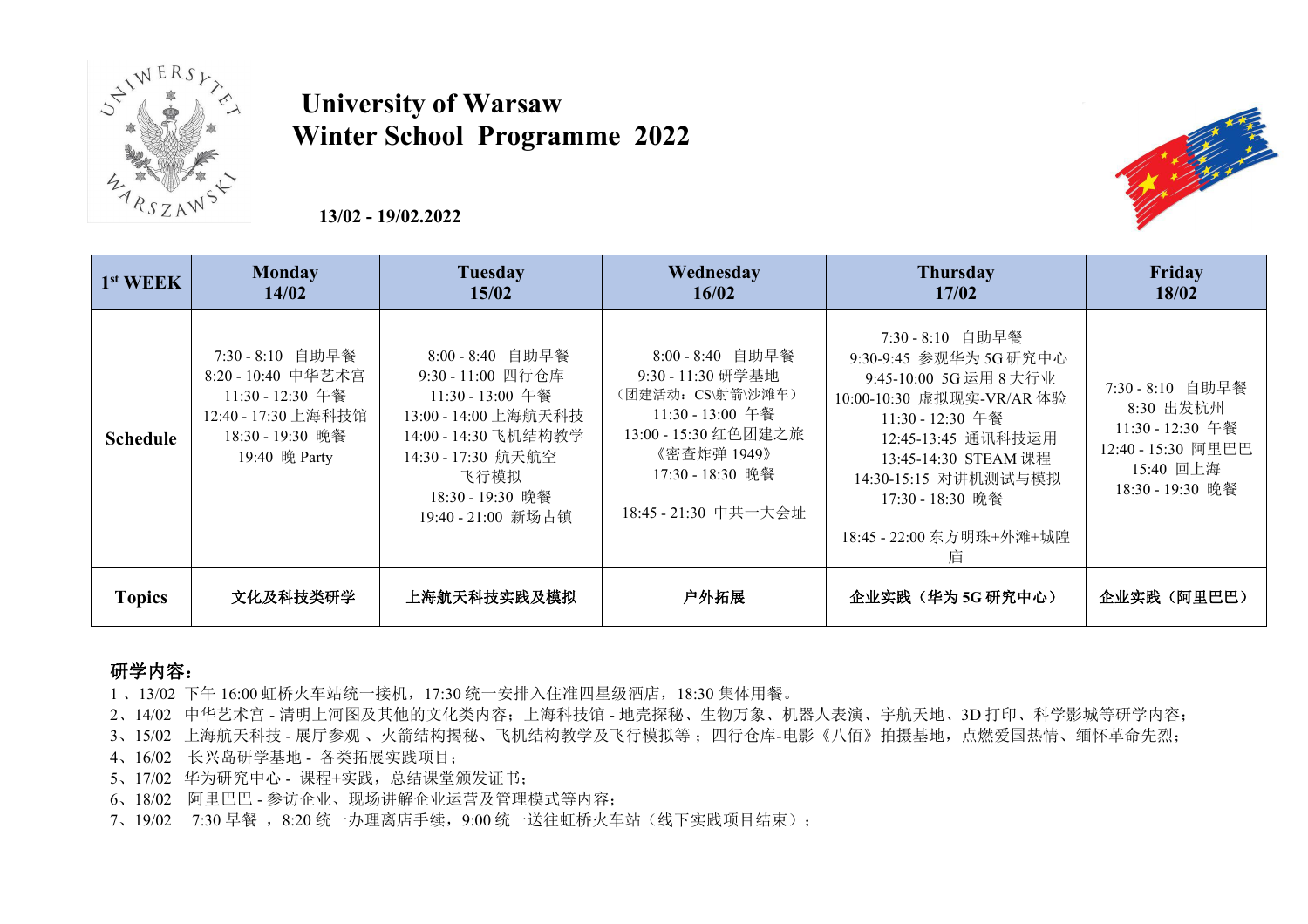

## **University of Warsaw**

**24/01 - 28/01.2022**



| $2nd W E K$     | <b>Monday</b><br>24/01               | <b>Tuesday</b><br>25/01        | Wednesday<br>26/01             | <b>Thursday</b><br>27/01         | Friday<br>28/01                  |
|-----------------|--------------------------------------|--------------------------------|--------------------------------|----------------------------------|----------------------------------|
| <b>Schedule</b> | $15:00-18:00$ (10mins break)         | $16:00-18:30$ (10mins break)   | 16:00-18:30 (10mins break)     | 16:00-18:30 (10mins break)       | 16:00-18:30 (10mins break)       |
| <b>Topics</b>   | 华沙大学历史名人与文化  <br>古镇介绍<br>(学校领导与教授介绍) | 中欧经济关系<br>Prof. B. Lackoronski | 中欧经济关系<br>Prof. B. Lackoronski | 国际外交关系<br>Ambassador T. Lukaszuk | 国际外交关系<br>Ambassador T. Lukaszuk |